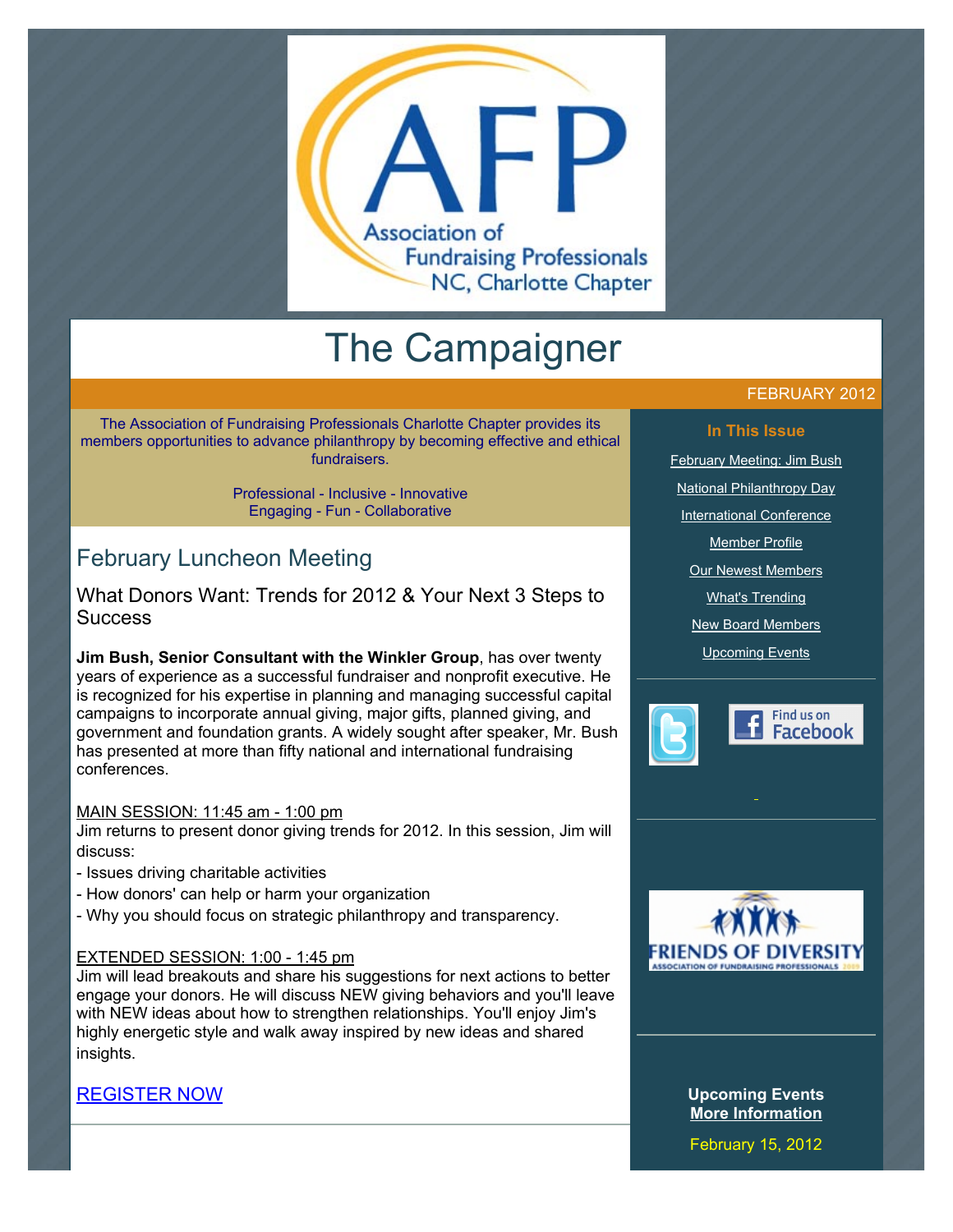## Increase Your Engagement in 2012 **Katie Benston, CFRE**

One of the questions I like to ask our chapter members is what they enjoy most about being involved with AFP Charlotte. Many members enjoy the diverse and targeted programming we offer to help each of us grow as fundraisers and nonprofit leaders. Others praise the networking opportunities that they have by attending the monthly meetings and other chapter events. I like the combination: I enjoy the thoughtfully chosen programs as well as the opportunity to network with my peers. As you register to attend each month's program, remember that



your presence isn't just about your own education - your presence contributes to the educational goals of your colleagues, too. You never know when the person you sit next to at an AFP meeting will offer advice you are seeking or can make an introduction to someone you've been wanting to meet.

Our 2012 schedule of monthly meetings is posted already, so mark your calendar. I'm excited about seeing Jim Bush later this month - I am always inspired and engaged by what he has to share. In addition to our monthly meetings and periodic audio/web conferences, we will continue to offer programming targeted to members with more than ten years in the field as well as those with less than five; members who focus on major gifts fundraising; and members pursuing their CFRE. This year we will also add additional support for members working in small shops.

Last year was a strong year for AFP Charlotte. I want to thank outgoing president, **Amy Tribble**, and past president, **Doug Hartjes**, for their leadership and service to our chapter. As a result of our chapter's growth, I was invited to attend a meeting at AFP International of the thirty largest AFP chapters in the world. Many chapters our size (260 members) and larger (Toronto has 1,300 members!) share similar challenges about offering programs to a diverse membership as well as similar opportunities such as affinity groups and scholarships. I hope that I can share what I learned from them with each of you through our offerings this year.

If you have questions about our chapter or want to increase your engagement, feel free to [contact a Board member.](http://www.afp-charlotte.org/2012board.html)

Warm regards, Katie Benston, CFRE 2012 AFP Charlotte Board President

Call for Committee Members for National Philanthropy Day

**CHANGE THE WORLD** 

*NITH A GIVING HEART* 

National Philanthropy Day®

#### What Donors Want: Trends for 2012 & Your Next 3 Steps to **Success** Jim Bush

March 21, 2012 Working Smarter, Not Harder - Time Management for the Busy **Professional** Carson Tate

> April 18, 2012 The Culturally Proficient Fundraiser Webinar

April 23, 2012 Major Gifts Affinity Group

April 24, 2012 New Professionals Affinity **Group** 

April 24, 2012 WEBINAR: Analytics for Successful Fundraising Joshua Birkholz

May 16, 2012 Building Your Personal Development Plan Patton McDowell, MBA, CFRE

June 20, 2012 Quick & Dirty NP Marketing **Strategies** Kivi LeRoux Miller

July 26, 2012 WEBINAR: How to Talk to your Board - Providing long-term Development Vision, Marcy Heim, CFRE

September 19, 2012 Annual Chapter Meeting/Moves Management Audrey Kintzi

> October 17, 2012 Planned Giving Kathryn Miree

October 23, 2012 WEBINAR: The Planned Giving Toolbox Greg Hammond, CFP, CPA

November 7, 2012 National Philanthropy Day **Celebration**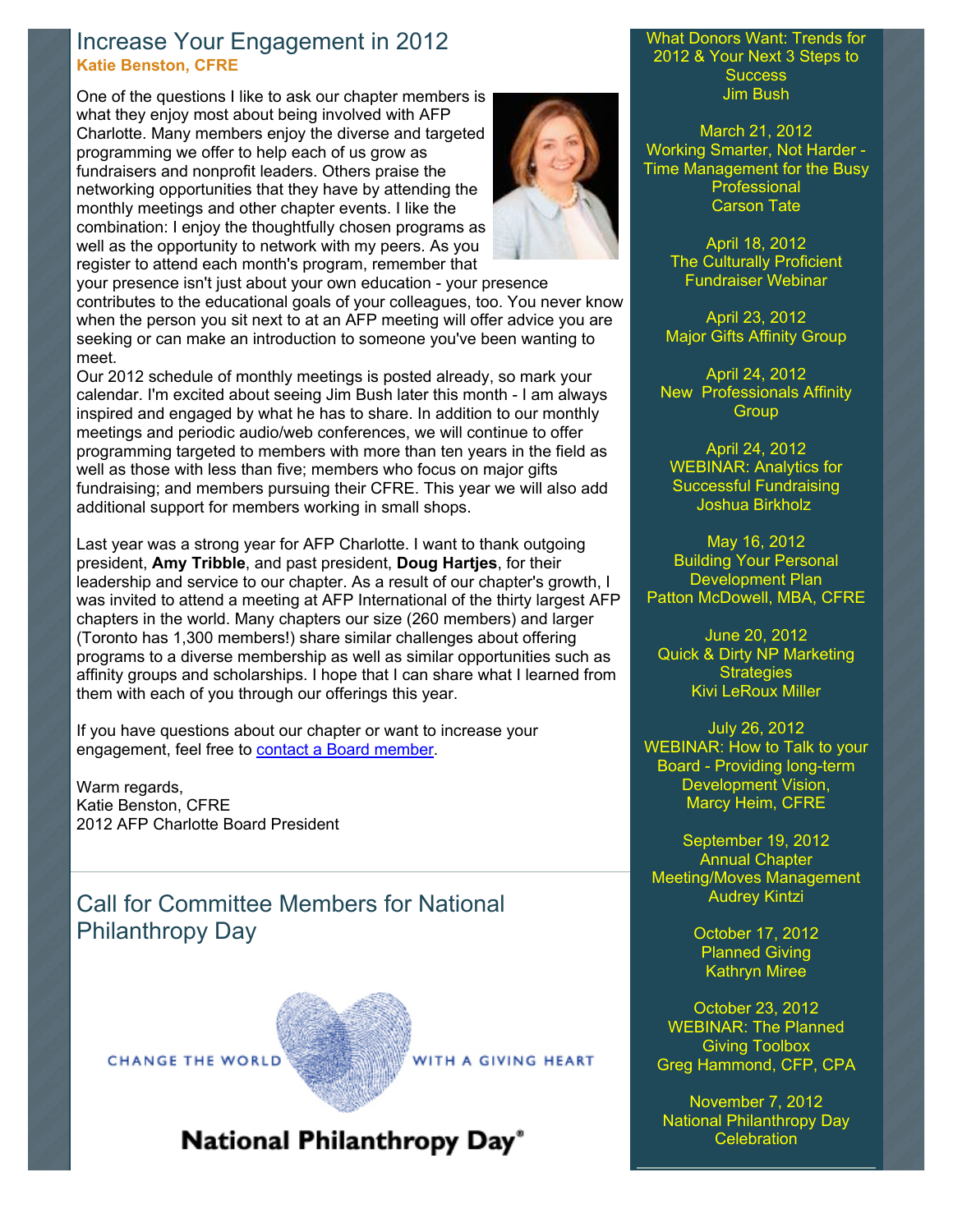The Westin Hotel, Wednesday, November 7, 2012 National Philanthropy Day® (NPD) planning is underway for AFP's 2012 National Philanthropy Day awards luncheon, recognizing the profound impact that philanthropy has on the Charlotte community.

To get involved or for more information please contact **Stephanie Stenglein**.

## AFP International Conference **Vancouver: April 1-3, 2012**

Attending AFP International Conference in April? Please email [Deepa Naik](mailto:dnaik@ufsclt.org?) with your email address and mobile number. Those attending will receive an email with other local attendees so you can connect while in Vancouver.

# Member Profile

**[Stacy Sumner Jesso](mailto:stacy@cfcrights.org?) Director of Development, Council for Children's Rights**

**Where were you born?** How and when did you end up in Charlotte? I was born in Charlotte. I moved around to 4 cities in the state and returned back to Charlotte in 1971.

#### **Why did you join AFP? How long have you been a professional fundraiser?** I



joined AFP as a way to network with other fundraising professionals and have the opportunity to learn best practices & strategies from local, regional, and national colleagues. Also, to keep up with trends in our very volatile economy. I started as a volunteer fundraiser in the mid 80's and transitioned from the for-profit arena to a career in non-profit work in 1996.

**What has been the greatest benefit of membership for you?** The lasting friendships and thoughtful, empowering leaders. This is one organization where members are willing to share ideas, strategies, plans and trade secrets to help you and your organization be successful. I joined AFP early when our chapter was very young. We started with a small group of committed professionals who were instrumental in leading the philanthropic community to make a significant impact on our cities non-profit agencies. I have seen the chapter grow and see how training and networking has help build strong fundraising professionals that ultimately have strengthened our community.

**What would you say to others who are considering AFP membership?** If you are new to fundraising it is a strategic organization to help you

network if looking for employment. It is a way to engage with other professionals and see what works for their organization and it is a way to learn best practices and craft your skill set. As a fundraiser who has been around a long time, you always learn something new, and it is refreshing to be surrounded with young professionals who are energetic and eager to learn.

#### **2012 Board of Directors**

**President** Katie Benston, CFRE Chief Program Officer Care Ring

President-Elect Patton McDowell, MBA, CFRE President Patton McDowell & Associates

> Past-President Amy Tribble, CFRE Vice President Resource Development

**Secretary** Jamie Hayes, CFRE Director of Development Presbyterian Healthcare Foundation

**Treasurer** Jennifer Sheely Vice President Holy Angels Foundation, Inc.

Sponsorships Task Force and Job Opportunities Armen S. Boyajian, CFRE Director of Leadership Giving Catholic Diocese of Charlotte

Vice President, Programming Sharon Harrington, JD, CFRE Assistant VP of Institutional Advancement Johnson C. Smith University

Monthly Programs & Audio/Web **Conferences** Shannon Hinson Director of Individual Giving Thompson Child & Family Focus

North Carolina Philanthropy **Conference** Trish Hobson Community Development Director Men's Shelter of Charlotte

> CFRE Adam Cook, CFRE NorthEast Foundation

Senior Forum Joy E. Paige Vice President for Institutional Johnson C. Smith University

Vice President, Membership & **Mentoring** Benjamin T. Mohler, CFRE Director of Philanthropy and Development The University of North Carolina at **Charlotte** The William States Lee College of Engineering

Membership Recruitment and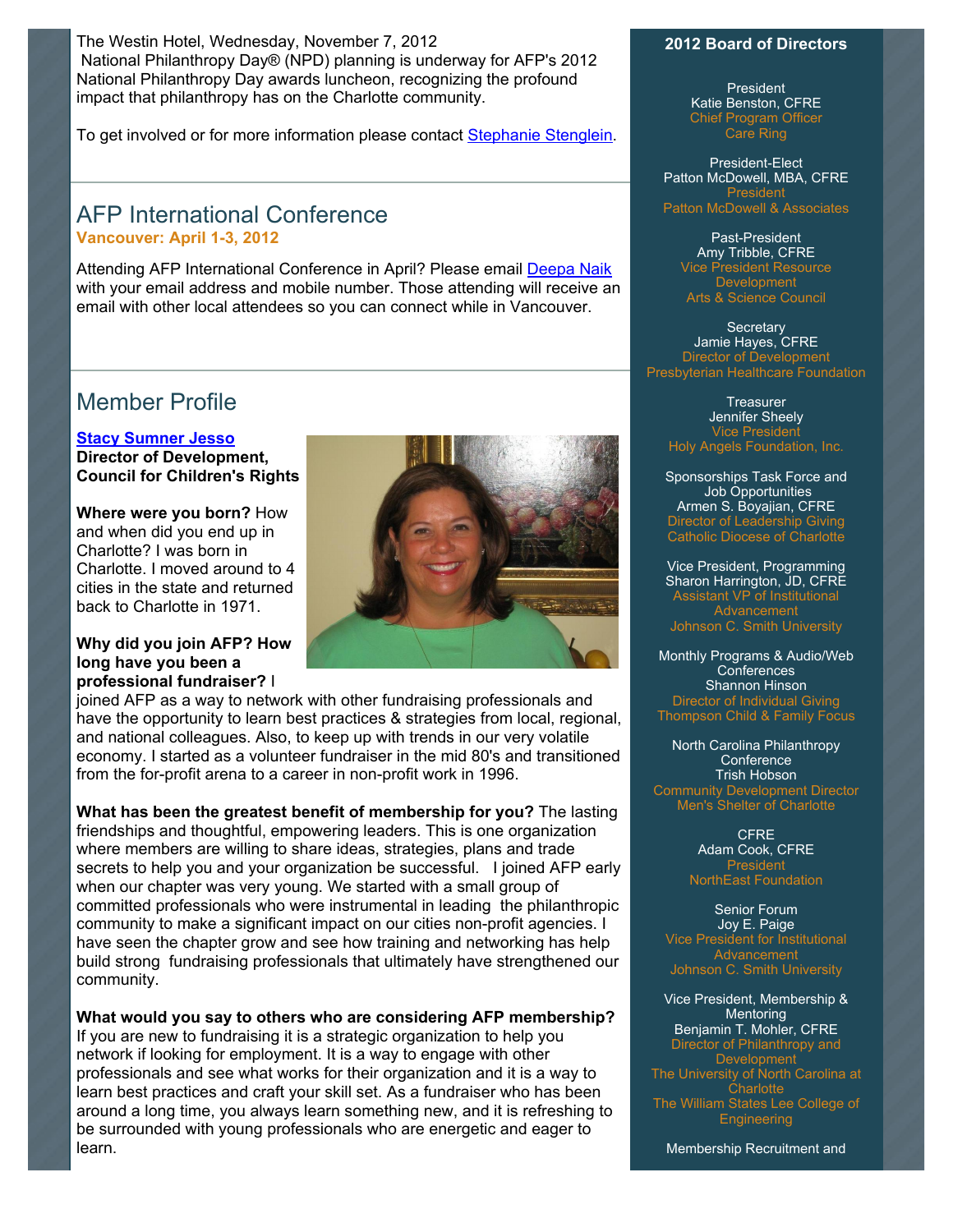Our Newest Members **258 Members as of December 31, 2011!**

**Toni Freeman** Director, Donor Relations **[MeckEd](http://www.mecked.org/)** 

**Anthony Grillo** Financial Development Director **[YMCA of Greater Charlotte](http://www.ymcacharlotte.org/)** 

**Peter Hodes** Senior Gift Planning Officer [American Red Cross](http://www.usa.redcross.org/)

**Arden McLaughlin** Partnerships & Development [Charlotte Mecklenburg Library](http://www.cmlibrary.org/)

**Shawn Overcash** Director of Marketing [Anuvia Prevention & Recovery](http://www.anuiva.org/)

**Sarah Weishaar** Director of the Annual Fund [Charlotte Country Day School](http://www.charlottecountryday.org/)

**Jacqueline McCarthy** Development Coordinator [Catherine's House](http://www.catherineshouseinc.org/)

**Katie Merritt** Manager of Donor and Board Relations [Kanuga Conferences, Inc.](http://www.kanuga.org/)

**Carmen C. Wilder** Director of Alumni Affairs [Livingstone College](http://www.livingstone.edu/)

# What's Trending

#### **Key Trends for the Nonprofit Sector in 2012**

What trends will have the biggest impact on the nonprofit sector in 2012? According to Convio, it's the maturation of social media and mobile giving... [Read More](http://www.afpnet.org/ResourceCenter/ArticleDetail.cfm?ItemNumber=8902)

**Women Drive Philanthropic Decisions** In nearly 90 percent of high net worth households, women are either the sole decision maker or an equal partner in decisions... Read More

# Welcome New AFP Board Members

**Donna Canzano** VP of Development & Community Relations

Retention, Every Member Campaign Brandon Prescott Associate Director of Individual Giving Council for Children's Rights

**Scholarships** Kelly Lynn, CFRE Director of Development & Community Engagement Charlotte Family Housing

Affinity Groups Beth Fischer, JD, CFRE Director of Principal Gifts UNC Charlotte

Vice President, Outreach Michelle Hamilton, CFRE Chief Advancement Officer Crisis Assistance Ministry

Communications and Marketing John Horton Manager, Resource Development Youth Villages

Communications and Marketing, Social Media Basil Lyberg Executive Director 24 Hours of Booty

Legislative Katherine Lambert, CFRE Executive Vice President